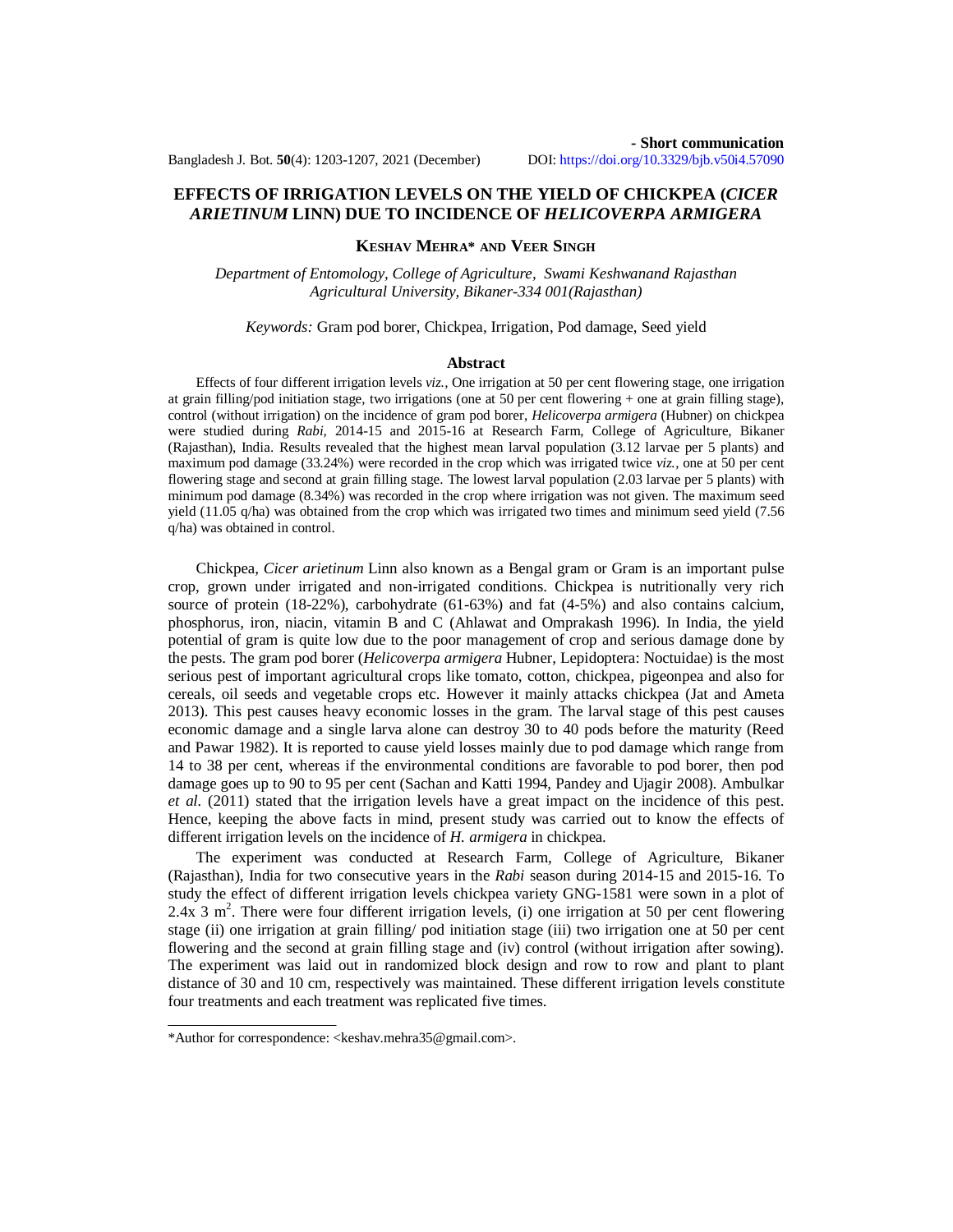| 2.10<br>$\circ$<br>(1.76)<br>(1.70)<br>(1.58)<br>1.10<br>1.90<br>2.10<br>1.50<br>5<br>(1.41)<br>$\begin{array}{c} (1.21) \\ 0.70 \\ (1.29) \end{array}$<br>0.30<br>0.50<br>$1.00\,$<br>$\Delta$<br>flowering $+$ one at grain filling stage)<br>per cent<br>One irrigation at grain filling/pod<br>One irrigation at 50 per cent<br>Control (without irrigation)<br>Two irrigation (one at 50<br>flowering stage<br>initiation stage<br>Treatments |        |        |        | Mean larval population per 5 plants |                 |        |                 |        | Mean |
|----------------------------------------------------------------------------------------------------------------------------------------------------------------------------------------------------------------------------------------------------------------------------------------------------------------------------------------------------------------------------------------------------------------------------------------------------|--------|--------|--------|-------------------------------------|-----------------|--------|-----------------|--------|------|
|                                                                                                                                                                                                                                                                                                                                                                                                                                                    |        | Γ      | ‰      | Φ                                   | $\overline{10}$ |        | $\overline{12}$ | 13     |      |
|                                                                                                                                                                                                                                                                                                                                                                                                                                                    |        | 3.00   | 4.20   | 4.10                                | 3.40            | 2.70   | 1.50            | 0.50   | 2.35 |
|                                                                                                                                                                                                                                                                                                                                                                                                                                                    | (1.76) | (2.00) | (2.28) | (2.26)                              | (2.09)          | (1.92) | (1.57)          | (1.21) |      |
|                                                                                                                                                                                                                                                                                                                                                                                                                                                    | 2.90   | 3.80   | 4.90   | 4.80                                | 3.90            | 2.80   | 1.90            | 0.80   | 2.84 |
|                                                                                                                                                                                                                                                                                                                                                                                                                                                    | (1.97) | (2.19) | (2.43) | (2.41)                              | (2.21)          | (1.95) | (1.70)          | (1.33) |      |
|                                                                                                                                                                                                                                                                                                                                                                                                                                                    | 3.10   | 4.00   | 5.40   | 5.00                                | 4.20            | 3.10   | 2.20            | $1.10$ | 3.12 |
|                                                                                                                                                                                                                                                                                                                                                                                                                                                    | (2.02) | (2.24) | (2.53) | (2.45)                              | (2.28)          | (2.02) | (1.79)          | (1.45) |      |
|                                                                                                                                                                                                                                                                                                                                                                                                                                                    | 1.80   | 2.60   | 3.70   | 3.60                                | 3.10            | 2.30   | 1.30            | 0.50   | 2.03 |
| (1.45)<br>(1.13)                                                                                                                                                                                                                                                                                                                                                                                                                                   | (1.67) | (1.89) | (2.17) | (2.14)                              | (2.02)          | (1.81) | (1.51)          | (1.21) |      |
| 0.04<br>0.06<br>$SEm +$                                                                                                                                                                                                                                                                                                                                                                                                                            | 0.04   | 0.04   | 0.03   | 0.03                                | 0.04            | 0.04   | 0.04            | 0.05   |      |
| 0.11<br>0.18<br>CD at $5\%$                                                                                                                                                                                                                                                                                                                                                                                                                        | 0.13   | 0.13   | 0.11   | 0.09                                | 0.12            | 0.12   | 0.14            | 0.16   |      |

Table 1. Effect of irrigation levels on the incidence of H. armigera on chickpea (Pooled data of Rabi, 2014-15 and 2015-16).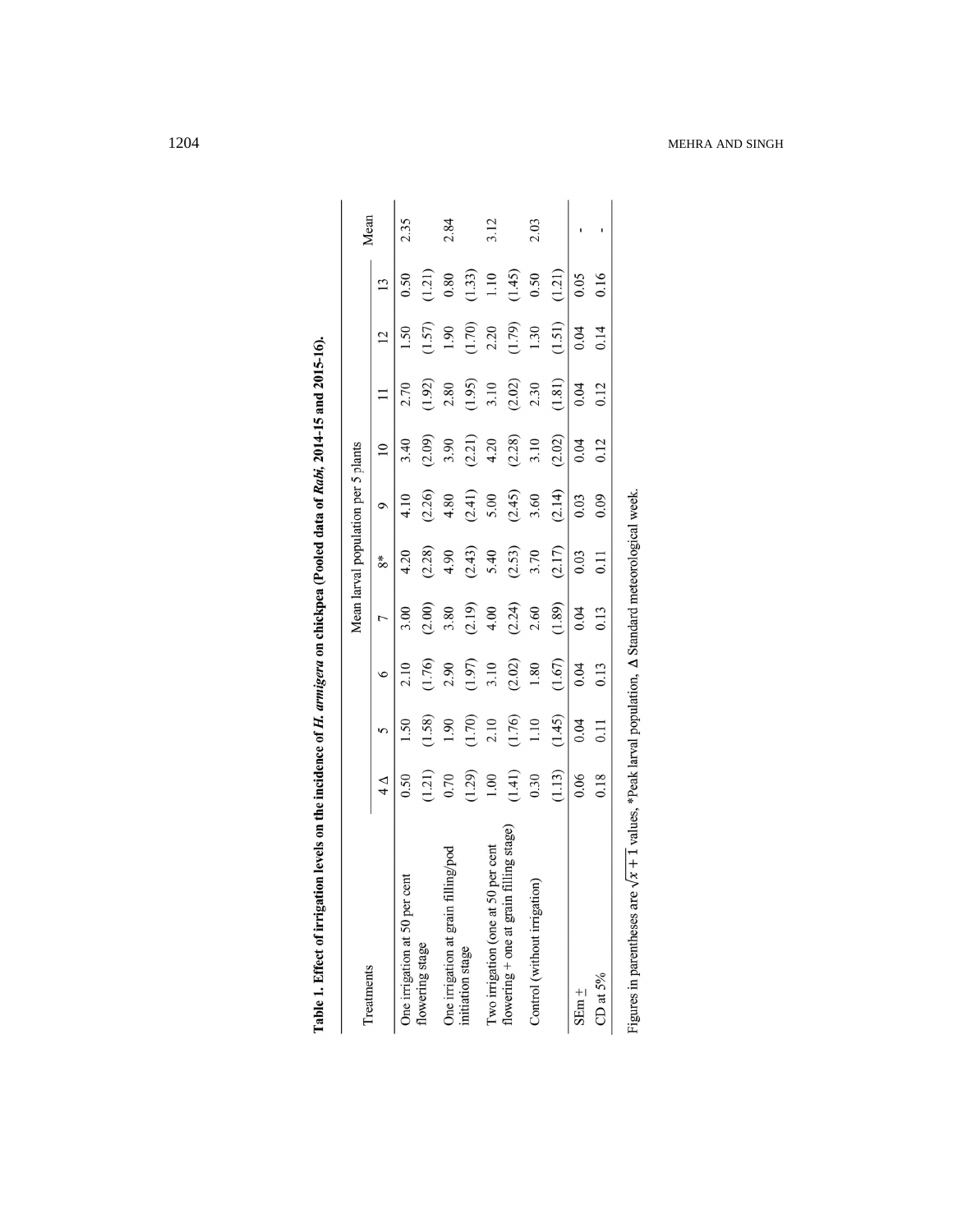|                                                                                                     |             | 2014-15        |        |                      | 2015-16               |        |             | Pooled          |        |
|-----------------------------------------------------------------------------------------------------|-------------|----------------|--------|----------------------|-----------------------|--------|-------------|-----------------|--------|
| Treatments                                                                                          | Peak larval | Pod damage     | Yield  | Peak                 | Pod                   | Yield  | Peak larval | Pod             | Yield  |
|                                                                                                     | population  | $\binom{0}{0}$ | (q/ha) | population<br>larval | damage $\binom{9}{6}$ | (q/ha) | population  | damage<br>(9/6) | (q/ha) |
| One irrigation at 50 per cent                                                                       | 4.40        | 28.17          | 9.00   | 4.80                 | 29.25                 | 8.92   | 4.60        | 28.71           | 8.96   |
| flowering stage                                                                                     |             | (32.02)        |        |                      | (32.69)               |        |             | (32.36)         |        |
| One irrigation at grain                                                                             | 5.20        | 28.88          | 9.20   | 5.60                 | 30.13                 | 9.08   | 5.40        | 29.51           | 9.14   |
| filling/pod initiation stage                                                                        |             | (32.51)        |        |                      | (33.29)               |        |             | (32.90)         |        |
| Two irrigation (one at 50 per cent flowering $+$ one at grain                                       | 5.40        | 32.33          | 11.09  | 6.20                 | 34.15                 | 11.00  | 5.80        | 33.24           | 11.05  |
| filling stage)                                                                                      |             | (34.65)        |        |                      | (35.76)               |        |             | (35.21)         |        |
| Control (without irrigation)                                                                        | 4.00        | 26.98          | 7.62   | 4.40                 | 27.33                 | 7.49   | 4.20        | 27.16           | 7.56   |
|                                                                                                     |             | (31.30)        |        |                      | (31.52)               |        |             | (31.41)         |        |
| $SEm \pm$                                                                                           | 0.04        | 0.44           | 0.19   | 0.04                 | 0.62                  | 0.13   | 0.03        | 0.51            | 0.14   |
| CD at $5\%$                                                                                         | 0.13        | 1.30           | 0.57   | 0.13                 | 1.83                  | 0.40   | 0.11        | 1.51            | 0.44   |
| Mean of peak larval population per 5 plants, Figures in parentheses are angular transformed values. |             |                |        |                      |                       |        |             |                 |        |

Table 2. Effect of irrigation levels on per cent pod damage and seed yield in chickpea against H. armigera.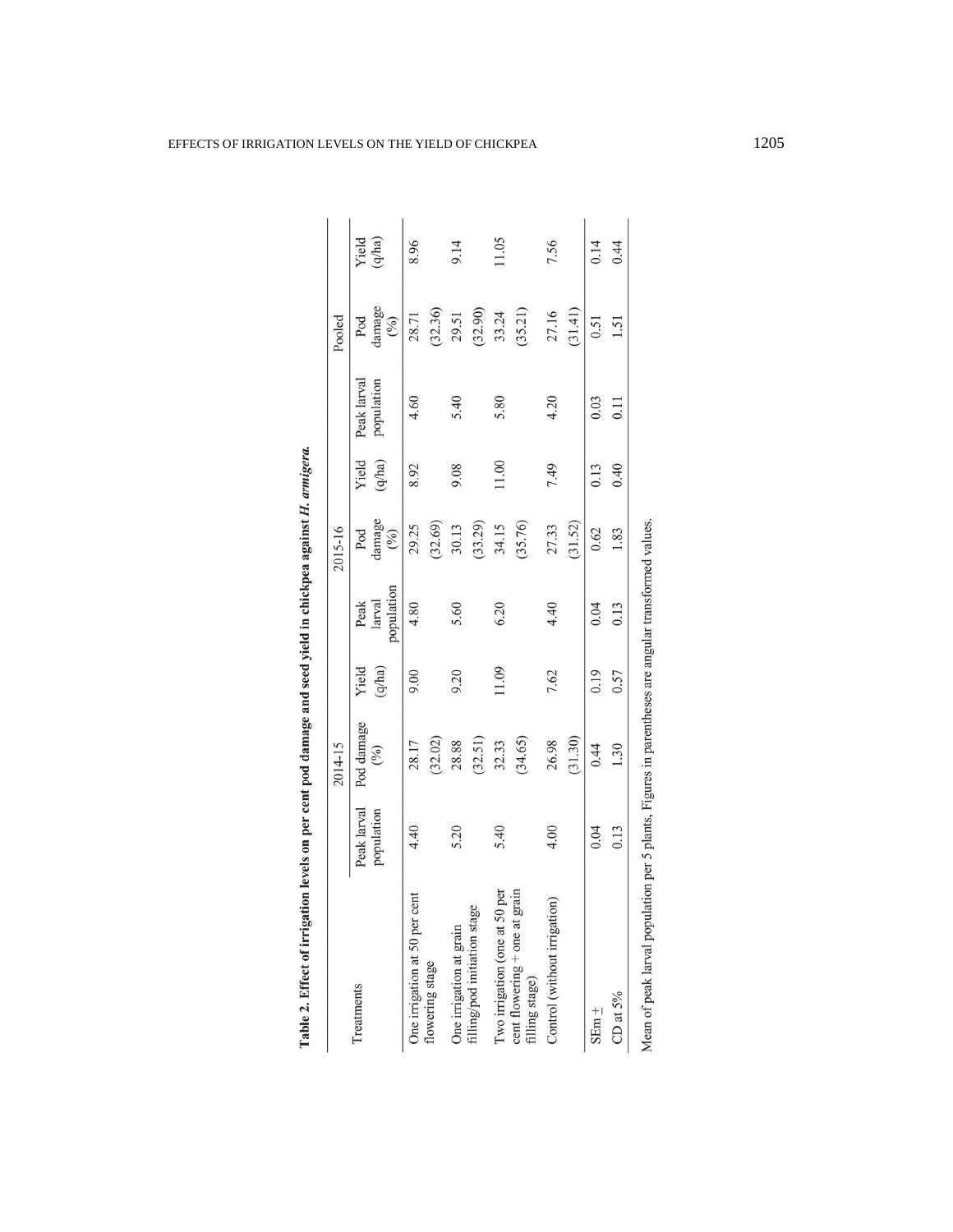The weekly observations on the incidence of *H. armigera* infesting gram were recorded on five randomly selected tagged plants in each plot by counting the number of healthy and damaged pods. Grain yield was also recorded at the time of threshing. The data obtained on gram pod borer population from the experimental field were transformed into  $\sqrt{x+1}$  values and were subjected to analysis of variance. The per cent pod damage was also calculated by using the following formula.

Pod damage (%) = 
$$
\frac{\text{No. of infected pools}}{\text{Total number of pools}} \times 100
$$

The pooled data of both the years presented in the Table 1 revealed that peak population of *H. armigera* ranged from 3.70 to 5.40 larvae per five plants in different irrigation levels. The minimum larval population (3.70 larvae per 5 plants) was observed at no irrigation level which was at par with one irrigation applied at 50 per cent flowering stage (4.20 larvae per five plants). The maximum larval population was observed with two irrigation levels (5.40 larvae per 5 plants) which was at par with one irrigation applied at grain filling/pod initiation stage (4.90 larvae per 5 plants). The mean larval population ranged from 2.03 to 3.12 larvae per five plants. Meena (1999) also recorded highest population of *H. armigera* on chickpea crop which was irrigated twice *viz.,* at pre and post flowering stage whereas the lowest population in the crop where irrigation was not given. Ambulkar *et al.* (2011) also recorded maximum larval population under the treatment when one irrigation was applied at branching stage followed by two irrigation levels one applied at branching stage and other at podding stage and minimum being when irrigation was not applied.

The pooled data on pod damage and seed yield (Table 2) indicated that minimum pod damage (27.16%) was observed with no irrigation which was at par with one irrigation applied at 50 per cent flowering stage (28.71%) and one irrigation applied at grain filling/ pod initiation stage (29.51%), whereas, maximum pod damage (33.24%) was recorded in two irrigation levels. The highest seed yield (11.05 q/ha) was obtained from the crop which was irrigated two times whereas minimum seed yield (7.56 q/ha) was obtained from the crop which was not irrigated. The yield 9.14 and 8.96 q/ha was obtained when one irrigation applied at grain filling/ pod initiation stage and one irrigation applied at 50 per cent flowering stage, respectively and both were found comparable with each other. These results are also in agreement with the findings of Meena (1999) and Ambulkar *et al.* (2011) who reported minimum seed yield and minimum pod damage in non irrigated crop while maximum pod damage and maximum seed yield in the chickpea crop which was irrigated twice.

The meager information on the effect of irrigation levels on the incidence of *H. armigera*  infesting chickpea was available, however, Rembold and Winter (1982) mentioned that the use of irrigation and fertilizer enhance luxuriant crop growth leading to better foliage coverage in chickpea which provides a suitable micro climate for *Helicoverpa* moth to lay eggs and better food for the larval development.

### **Acknowledgements**

Authors are thankful to Department of Science and Technology, New Delhi for providing financial support. The authors are also thankful to the Dean, COA, and Head, Department of Entomology, COA, Bikaner for providing necessary research facilities for conducting the experiment.